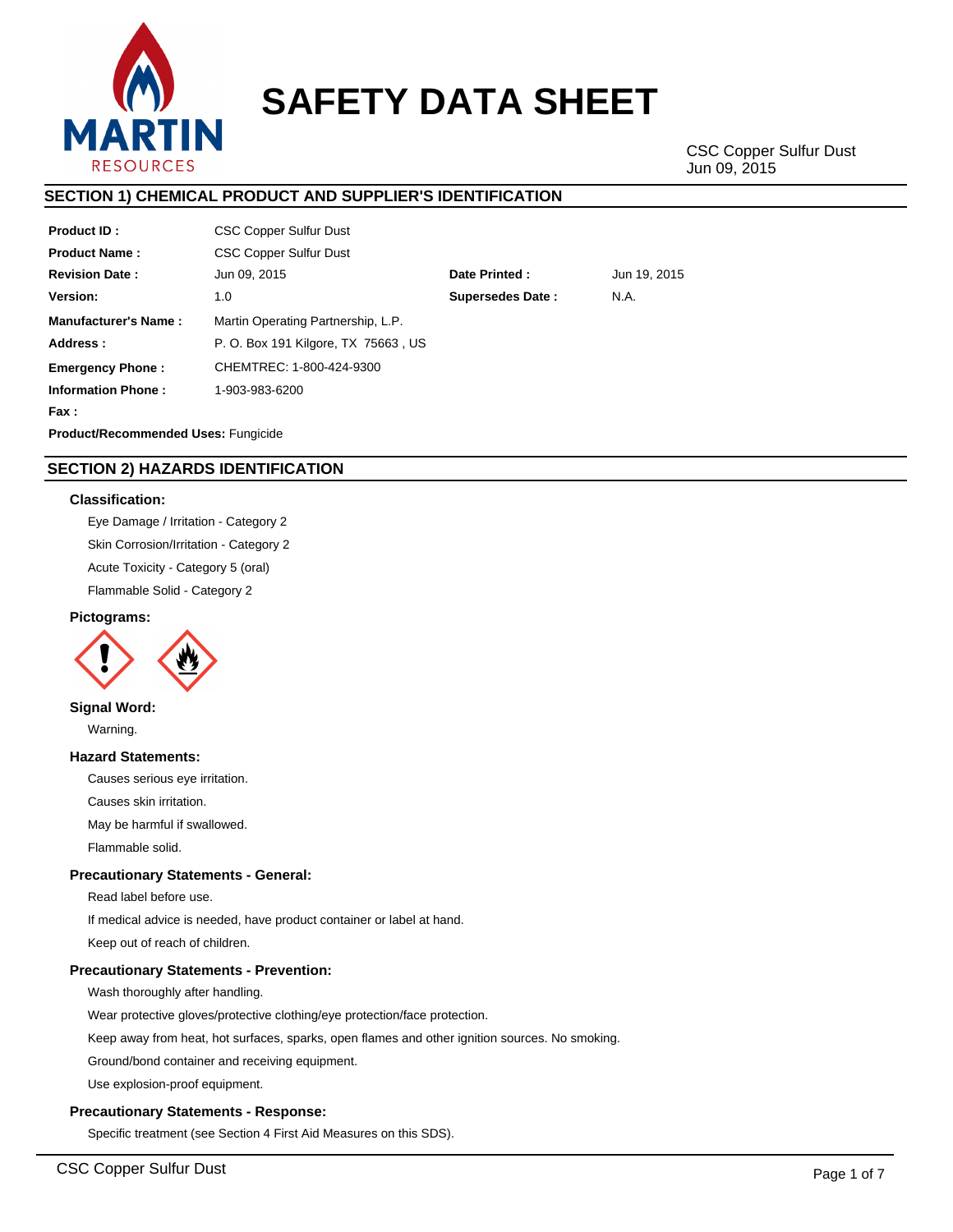IF ON SKIN: Wash with plenty of water.

If skin irritation or a rash occurs: Get medical advice/attention.

IF IN EYES: Rinse cautiously with water for several minutes. Remove contact lenses if present and easy to do. Continue rinsing.

Call a POISON CENTER/doctor if you feel unwell.

Take off contaminated clothing and wash it before reuse.

In case of fire: Use dry chemical, foam, carbon dioxide to extinguish.

# **Precautionary Statements - Storage:**

Store in a well ventilated place. Keep cool.

### **Precautionary Statements - Disposal:**

Dispose of contents/container to disposal recycling center.

Under RCRA it is the responsibility of the user of the product to determine at the time of disposal whether the product meets RCRA criteria for hazardous waste. Waste management should be in full compliance with federal, state and local laws.

# **SECTION 3) COMPOSITION / INFORMATION ON INGREDIENTS**

| <b>CAS</b>   | <b>Chemical Name</b>        | % by Weight |  |
|--------------|-----------------------------|-------------|--|
| 0000471-34-1 | CALCIUM CARBONATE           | 62% - 79%   |  |
| 0007704-34-9 | <b>SULFUR</b>               | 21% - 26%   |  |
| 0001332-65-6 | Copper oxychloride          | $3\% - 7\%$ |  |
| 0001344-73-6 | <b>BASIC COPPER SULFATE</b> | $1\% - 3\%$ |  |
|              |                             |             |  |

# **SECTION 4) FIRST-AID MEASURES**

#### **Inhalation:**

Remove source of exposure or move person to fresh air and keep comfortable for breathing. Get medical advice/attention if you feel unwell or are concerned. Eliminate all ignition sources if safe to do so.

### **Skin Contact:**

Take off immediately contaminated clothing. Rinse skin with water/shower (and mild soap) for 15-20 minutes or until product is removed. Store contaminated clothing under water and wash before re-use, or discard.

#### **Eye Contact:**

Avoid direct contact. Wear chemical protective gloves, if necessary. Gently brush product off face. Do not rub eyes. Let the eyes water naturally for a few minutes. Look right and left, then up and down. If particle/dust does not come out, cautiously rinse eyes with lukewarm, gently flowing water for 15-20 minutes or until particle/dust is removed, while holding the eyelids open. If eye irritation persists: Get medical advice/attention. Do not attempt to manually remove anything from the eyes.

### **Ingestion:**

Rinse mouth. If you feel unwell or if concerned: Get medical advice/attention. Do not induce vomiting without advice from poison control center.

# **SECTION 5) FIRE-FIGHTING MEASURES**

#### **Suitable Extinguishing Media:**

Use dry chemical, foam or carbon dioxide to extinguish fire.

### **Unsuitable Extinguishing Media:**

Use of water to control fires associated with molten sulfur can be dangerous because the product is kept heated above the boiling point of water. Water will turn to steam rapidly and too much water can cause splattering of the material into explosive type discharges.

### **Specific Hazards in Case of Fire:**

Do not mix water with hot sulfur.

Molten sulfur can release hydrogen sulfide, a highly toxic gas. Fire may produce irritating and/or toxic gases.

Easily ignitable, combustible solid. Dust suspended in air ignites easily and can cause an explosion. Hazardous in contact with oxidizing materials, forming explosive mixtures. Sulfur burns with a pale blue flame that may be difficult to see in daylight.

#### **Special protective actions:**

Structural firefighters' protective clothing will only provide limited protection. Wear protective pressure self-contained breathing apparatus (SCBA).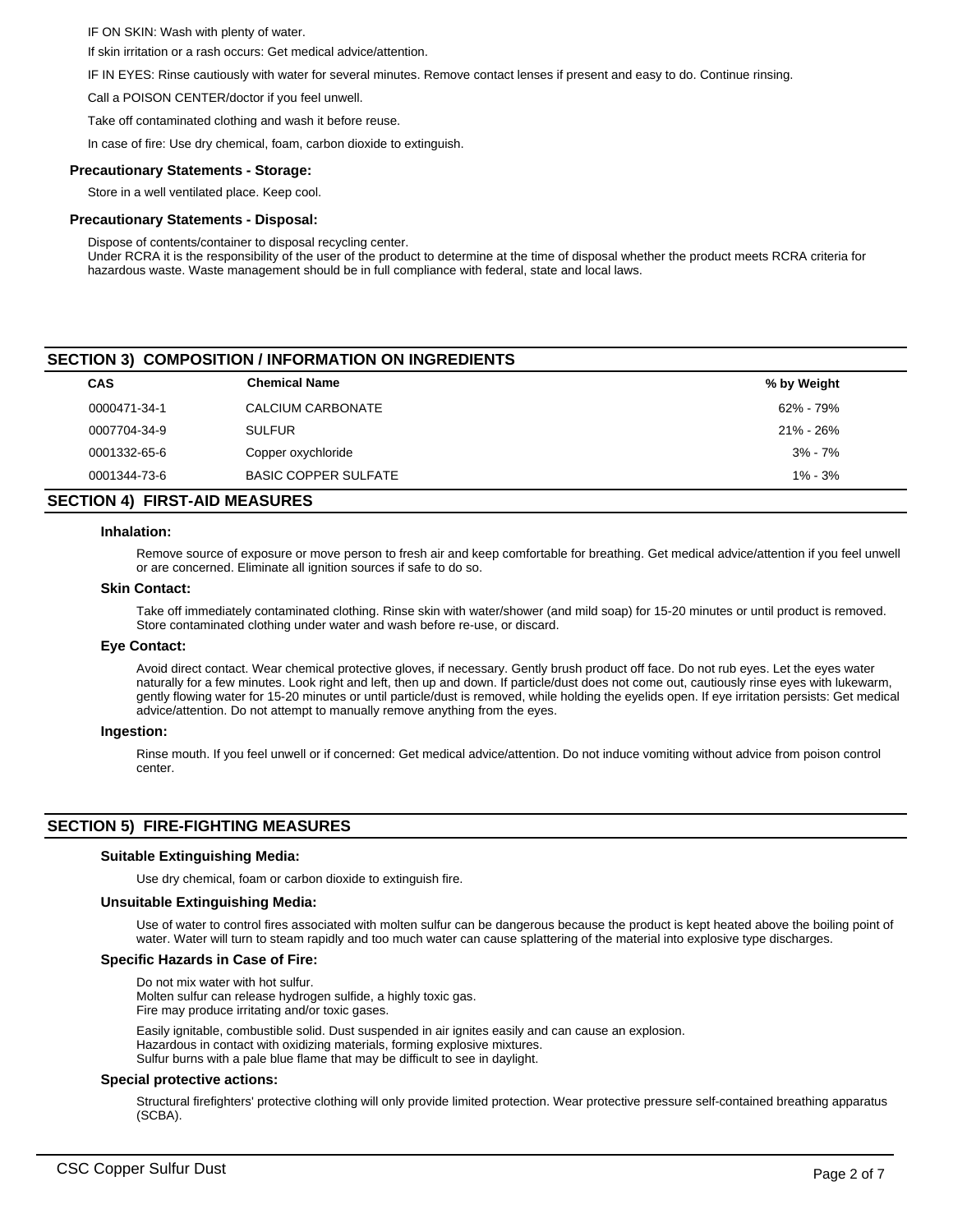### **Emergency Procedure:**

Keep unnecessary people away; isolate hazard area and deny entry. Do not touch or walk through spilled material. Stay upwind; keep out of low areas. Flammable/combustible material.

ELIMINATE all ignition sources (no smoking, flares, sparks or flames in immediate area).

Small/Large spill: With clean shovel place material into clean, dry container and cover loosely; move containers from spill area. If liquid spill, take up with sand or other noncombustible absorbent material and place into containers for later disposal. Prevent entry into waterways, sewers, basements or confined areas.

Collect product and contaminated soil and water.

# **Recommended equipment:**

Positive pressure, full-facepiece self-contained breathing apparatus (SCBA), or positive pressure supplied air respirator with escape SCBA (NIOSH approved).

#### **Personal Precautions:**

Powders, dusts, shavings, borings, turnings or cuttings may explode or burn with explosive violence. ELIMINATE all ignition sources (no smoking, flares, sparks or flames in immediate area).

Use explosive proof equipment.

Avoid inhalation of dust and contact with skin and eyes.

Do not touch damaged containers or spilled materials unless wearing appropriate protective clothing.

#### **Environmental Precautions:**

Do not flush to sewer or waterways. Prevent release to the environment if possible.

# **SECTION 7) HANDLING AND STORAGE**

#### **General:**

Wash hands after use. Do not get in eyes, on skin or on clothing. Do not breathe vapors or mists. Use good personal hygiene practices. Eating, drinking and smoking in work areas is prohibited. Remove contaminated clothing and protective equipment before entering eating areas. Eyewash stations and showers should be available in areas where this material is used and stored.

#### **Ventilation Requirements:**

Use only with adequate ventilation to control air contaminants to their exposure limits. The use of local ventilation is recommended to control emissions near the source. Provide mechanical ventilation for confined spaces. Use explosion-proof ventilation equipment.

### **Storage Room Requirements:**

Store in tightly closed containers in cool, dry, well-ventilated area away from heat, sources of ignition and incompatibilities.

# **SECTION 8) EXPOSURE CONTROLS/PERSONAL PROTECTION**

### **Eye protection:**

Dust-proof goggles or safety glasses with side shields or vented/splash proof goggles. Contact lenses may absorb irritants. Particles may adhere to lenses and cause corneal damage.

### **Skin protection:**

Avoid skin contact. Wear gloves impervious to conditions of use such as neoprene or nitrile gloves. Additional protection may be necessary to prevent skin contact including use of apron, face shield, boots or full body protection.

### **Respiratory protection:**

If exposure limits are exceeded, NIOSH approved respiratory protection should be used. For higher concentrations, unknown concentrations, use a NIOSH approved air-supplied respirator.

### **Face protection:**

Positive pressure, full face-piece self-contained breathing apparatus (SCBA), or positive pressure supplied air respirator with escape SCBA (NIOSH approved)

# **Control Parameters / Exposure Limits:**

Sulfur: OEL-RUSSIA: TWA 6mg/m3, JUN 2003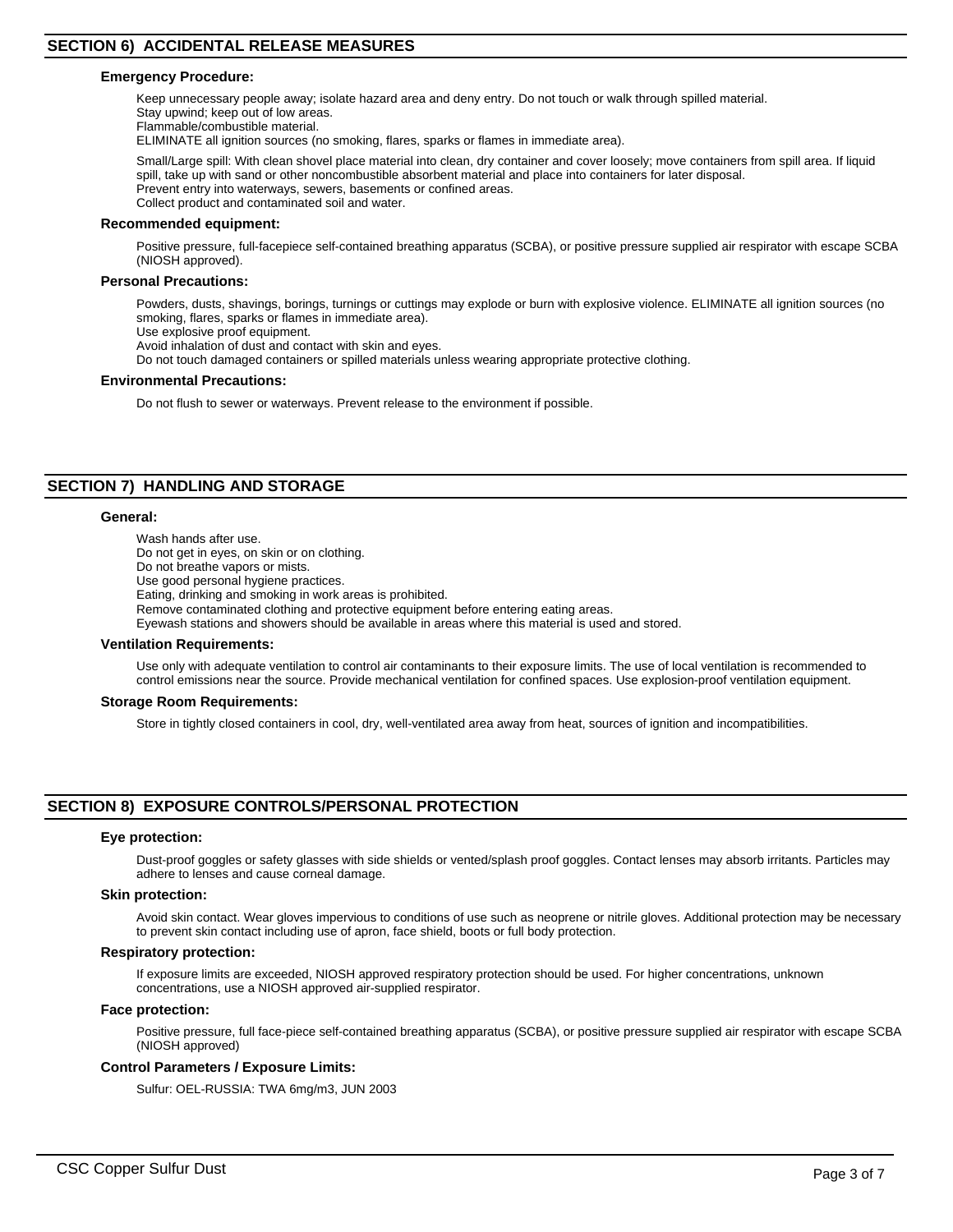| <b>Chemical Name</b> | OSHA<br>TWA<br>(ppm) | <b>OSHA</b><br><b>TWA</b><br>(mq/m3) | OSHA<br><b>STEL</b><br>(ppm) | OSHA<br><b>STEL</b><br>(mg/m3) | OSHA-<br>Tables-<br>Z1.2.3 | <b>OSHA</b><br>Carcinogen | OSHA<br>Skin<br>designation | <b>NIOSH</b><br><b>TWA</b><br>(ppm) | <b>NIOSH</b><br><b>TWA</b><br>(mq/m3) | <b>NIOSH</b><br><b>STEL</b><br>(ppm) | <b>NIOSH</b><br>STEL<br>(ma/m3) | <b>NIOSH</b><br>Carcinogen |
|----------------------|----------------------|--------------------------------------|------------------------------|--------------------------------|----------------------------|---------------------------|-----------------------------|-------------------------------------|---------------------------------------|--------------------------------------|---------------------------------|----------------------------|
| CALCIUM<br>CARBONATE |                      | $[15]$ ; $[5 (a)]$ ;                 |                              |                                |                            |                           |                             |                                     | 10.5a                                 |                                      |                                 |                            |

| <b>Chemical Name</b>               | ACGIH<br>TWA<br>(ppm) | <b>ACGIH</b><br>TWA<br>(mq/m3) | <b>ACGIH</b><br><b>STEL</b><br>(ppm) | <b>ACGIH</b><br><b>STEL</b><br>(mq/m3) | <b>ACGIH</b><br>Carcinogen | <b>ACGIH</b><br><b>Notations</b> | <b>ACGIH</b><br><b>TLV Basis</b> |
|------------------------------------|-----------------------|--------------------------------|--------------------------------------|----------------------------------------|----------------------------|----------------------------------|----------------------------------|
| <b>CALCIUM</b><br><b>CARBONATE</b> |                       |                                |                                      |                                        |                            |                                  |                                  |

# **SECTION 9) PHYSICAL AND CHEMICAL PROPERTIES**

# Appearance Greenish powder Odor Threshold N.A. Odor Description Sulfur-like odor pH  $N.A.$ Water Solubility **Insoluble** Flammability N/A Flash Point Symbol N.A. Flash Point N.A. Viscosity N.A. Lower Explosion Level N.A. Upper Explosion Level N.A. Vapor Pressure 13355.7 mmHg Vapor Density N.A. Freezing Point N.A. Melting Point N.A. Low Boiling Point N.A. High Boiling Point N.A. Auto Ignition Temp N.A. Decomposition Pt N.A. Evaporation Rate N.A. Coefficient Water/Oil N.A. **Physical and Chemical Properties** Density 16.266 lb/gal % Solids By Weight 99.723% Density VOC 0.000 lb/gal % VOC 0.000% VOC Actual 0.000 lb/gal VOC Actual 0.000 g/l Specific Gravity 1.949

# **SECTION 10) STABILITY AND REACTIVITY**

# **Conditions to Avoid:**

Avoid great heat, sparks, flame, build up of static electricity, contact with incompatible materials.

# **Incompatible Materials:**

Material may be corrosive to ferrous and mild steel materials. All handling and storage equipment should be constructed of stainless steel, aluminum, or poly-type materials. Powdered sulfur is subject to dust cloud explosions.

Incompatible with acids, alkalies, halogens, oxygen and strong oxidizing agents.

Forms explosive mixtures with oxidizing agents, ammonia, ammonium nitrate, chlorine dioxide, all inorganic perchlorates, sodium nitrate, and zinc.

# **Hazardous Polymerization:**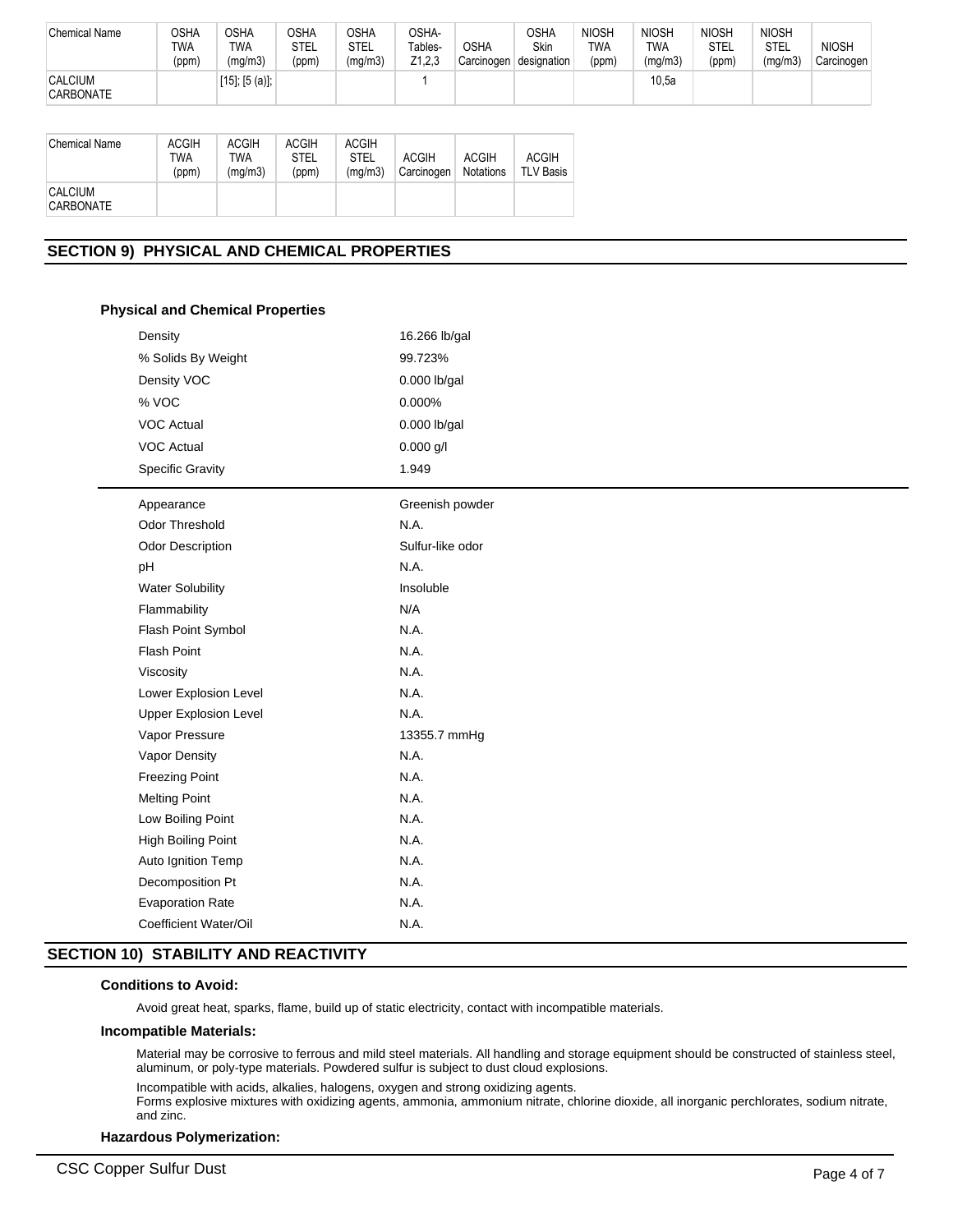Will not occur.

# **Stability:**

Stable

# **Hazardous Decomposition Products:**

Sulfur oxides, hydrogen sulfide.

# **SECTION 11) TOXICOLOGICAL INFORMATION**

# **Acute Toxicity:**

No data available.

### **Reproductive Toxicity:**

No data available.

# **Germ Cell Mutagenicity:**

No data available.

# **Skin Corrosion/Irritation:**

Causes skin irritation.

# **Aspiration Hazard:**

No data available.

# **Specific Target Organ Toxicity - Single Exposure:**

No data available.

# **Specific Target Organ Toxicity - Repeated Exposure:**

No data available.

# **Serious Eye Damage/Irritation:**

No data available.

# **Respiratory or Skin Sensitization:**

No data available.

## 0007704-34-9 SULFUR

LC50 (Mammal - species unspecified, Inhalation) : 1660 mg/m3, Toxic effects : Details of toxic effects not reported other than lethal dose value.

# **SECTION 12) ECOLOGICAL INFORMATION**

# **Toxicity:**

No data available.

# **Persistence and Degradability:**

No data available.

# **Bioaccumulative Potential:**

No data available.

# **Mobility in Soil:**

No data available.

# **Other Adverse Effects:**

No data available.

# **SECTION 13) DISPOSAL CONSIDERATIONS**

# **Waste Disposal:**

Under RCRA it is the responsibility of the user of the product to determine at the time of disposal whether the product meets RCRA criteria for hazardous waste. Waste management should be in full compliance with federal, state and local laws.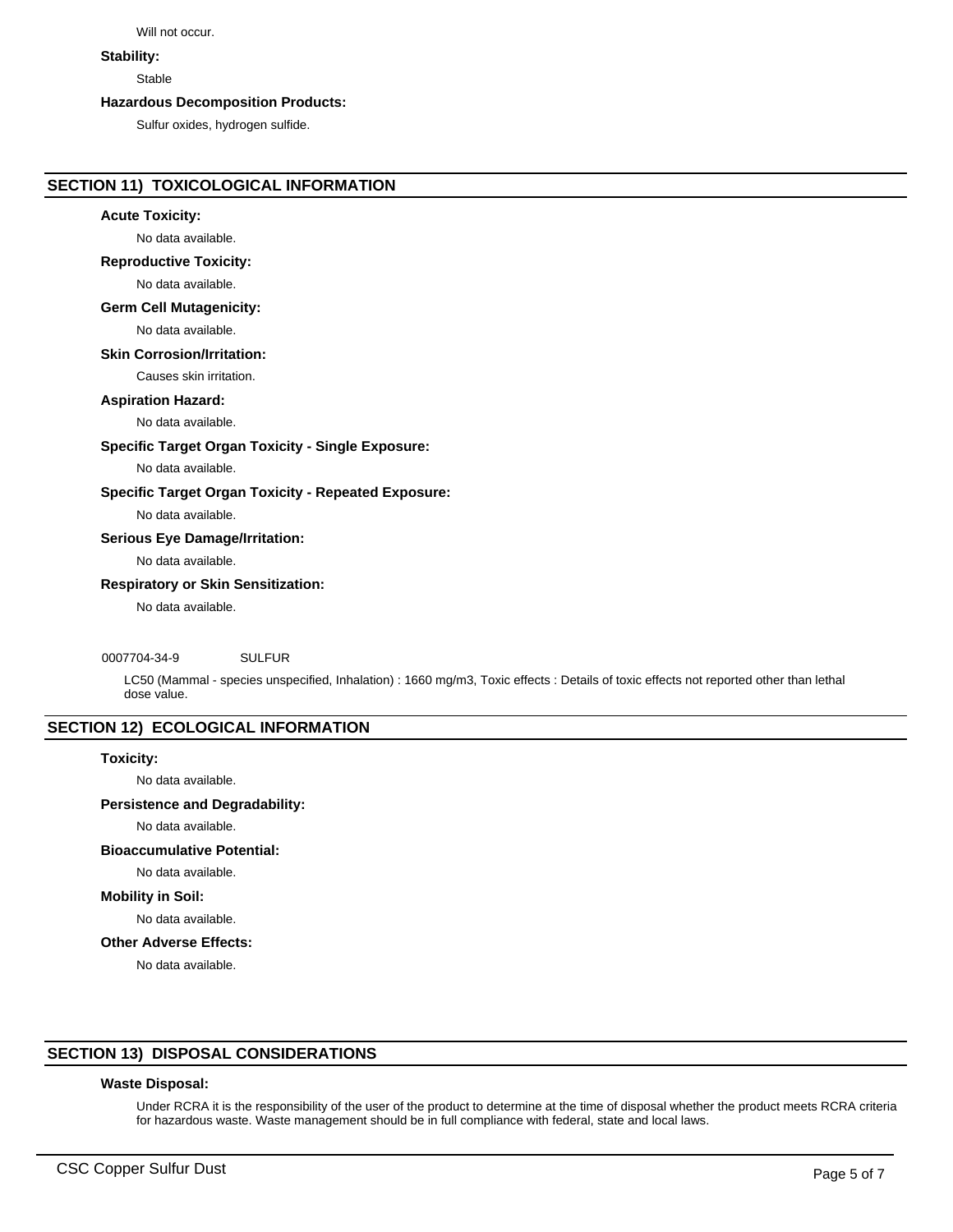# **U.S. DOT Information:**

Packaging references: Exempt from requirements (49CFR172.102, Special Provision 30)

Commodity Name: Solid sulfur product Shipping Description: Solid sulfur product

# **SECTION 15) REGULATORY INFORMATION**

| CAS          | <b>Chemical Name</b>        | ∣% By Weight | <b>Regulation List</b>                               |
|--------------|-----------------------------|--------------|------------------------------------------------------|
| 0000471-34-1 | CALCIUM CARBONATE           |              | 62% - 79% SARA312, TSCA, TX TCEQ                     |
| 0001332-65-6 | Copper oxychloride          |              | 3% - 7% SARA312, SARA313, TSCA, TX TCEQ, TX TCEQ TOX |
| 0001344-73-6 | <b>BASIC COPPER SULFATE</b> |              | 1% - 3% SARA312, SARA313, TSCA, TX TCEQ, TX TCEQ TOX |
| 0007704-34-9 | <b>SULFUR</b>               |              | 21% - 26% SARA312, TSCA, TX ESL, TX TCEQ             |

# **SECTION 16) OTHER INFORMATION INCLUDING INFORMATION ON PREPARATION AND REVISION OF THE SDS**

# **Glossary:**

ACGIH: American Conference of Governmental Industrial Hygienists ANSI: American National Standards Institute Canadian TDG: Canadian Transportation of Dangerous Goods CAS: Chemical Abstract Service Chemtrec: Chemical Transportation Emergency Center (US) CHIP: Chemical Hazard Information and Packaging DSL: Domestic Substances List EC: Equivalent Concentration EH40 (UK): HSE Guidance Note EH40 Occupational Exposure Limits EPCRA: Emergency Planning and Community Right-To-Know Act HMIS: Hazardous Material Information Service LC: Lethal Concentration LD: Lethal Dose NFPA: National Fire Protection Association OEL: Occupational Exposure Limits OSHA: Occupational Safety and Health Administration, US Department of Labor PEL: Permissible Exposure Limit SARA (Title III): Superfund Amendments and Reauthorization Act SARA 313: Superfund Amendments and Reauthorization Act, Section 313 SCBA: Self-Contained Breathing Apparatus STEL: Short Term Exposure Limit TLV: Threshold Limit Value TSCA: Toxic Substances Control Act Public Law 94-469 TWA: Time Weighted Value US DOT: US Department of Transportation WHMIS: Workplace Hazardous Materials Information System